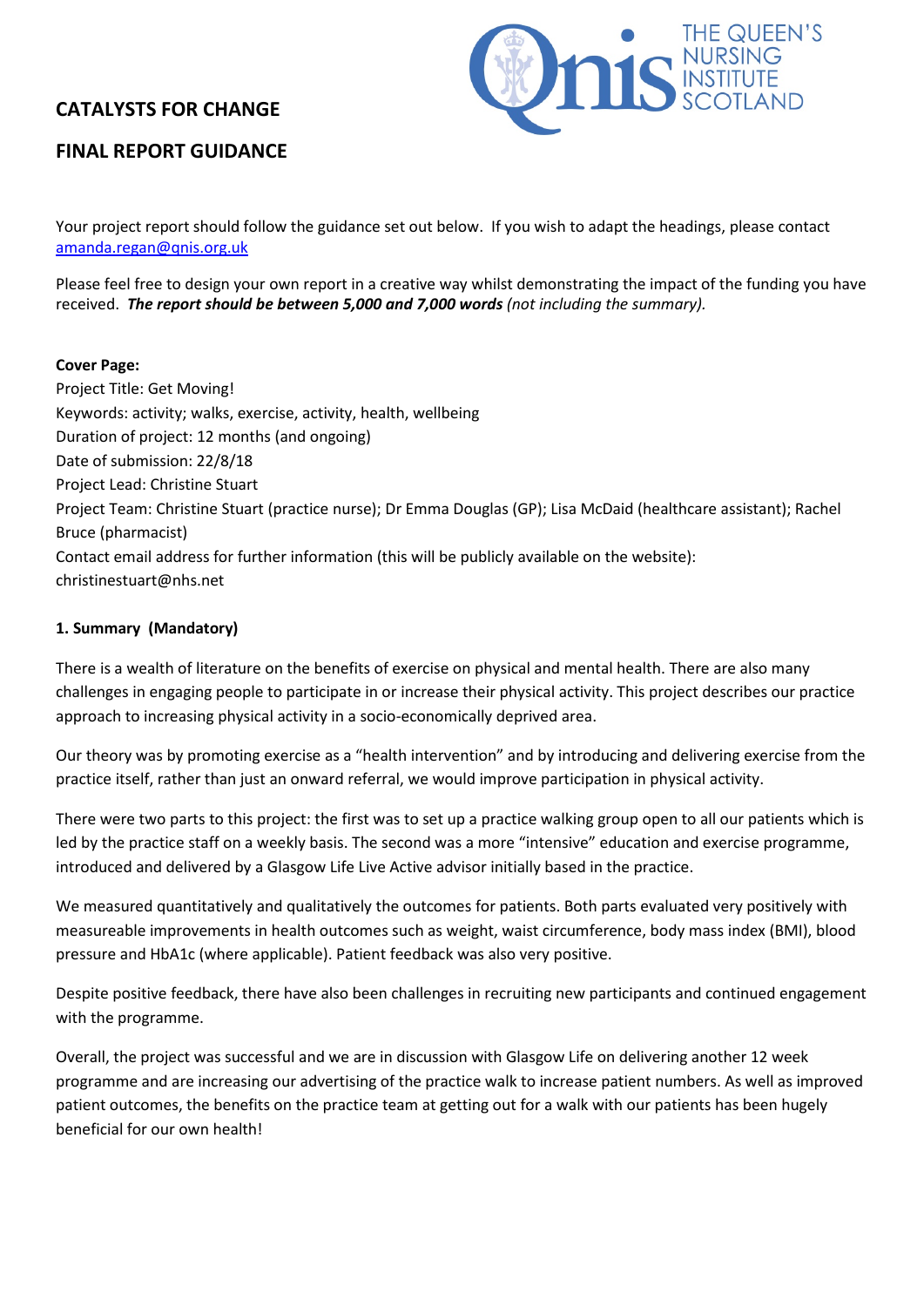#### **2. Background**

#### **Tell us why this project was important to your community.**

There is a wealth of evidence highlighting the link between health inequality, inactivity and increased risk of chronic illnesses. Our practice is a 'deep end practice'  $1$  meaning we are in the top 100 most deprived practices in Scotland, and in fact have never been out of the top 20. In 2015, a British Heart Foundation study  $^2$  showed only 63% of adults in Scotland met the current physical activity guideline recommendations. As a practice we became increasingly aware of inactivity and lack of self management in our deprived population. Although there are numerous physical activity programmes in Glasgow, a number of these delivered by the Glasgow Life Good Move 3 team (such as the Live Active programme - a service for inactive individuals), we found there were barriers to our patient group accessing this service. This project aimed to break down barriers to participating in physical activity, to improve patient engagement with services and increase activity levels by embedding this within the practice. Two main areas to increase physical activity in our patient population were identified – to initiate and maintain a practice-led walking group and to increase the number of patients undertaking the Glasgow Life 12 week Live Active programme. We felt that both increasing accessibility and the integration of existing services within this project would be key.

#### **3. The Project**

## **What did the project set out to achieve and how did you do it? Please clearly set out any ethical considerations and how they were addressed.**

The overall aim was to engage patients who have previously had barriers to participating in regular exercise or attending groups. We wanted to promote activity as an alternative/adjunct to medicines and support patients to make meaningful lifestyle changes. We had two proposed intervention models – the first of which was to set up a weekly walking group for our patients. Initially this was to be targeted to those with long term conditions and physical health needs. By embedding the walking group into the practice as a health intervention we planned to improve health, wellbeing and activity levels in a very deprived population in familiar surroundings with staff they already know and trust.

The second part of the project was to increase those attending the 12 week Live Active programme. Although we refer patients to this programme we know that referral to actual attendance rates can be low. Live Active's data showed that "non-completers" sit at 86% from deprived communities (SIMD 1 and 2). This was felt to be due to a lack of confidence, finding attending a gym intimidating and "fear of the unknown". We hoped by embedding a Live Active advisor in the practice who could see patients whilst they were still motivated would improve attendance rates and make it more accessible to our patients. By meeting the advisor prior to attending the gym we anticipated this would help break down barriers and have a familiar face before their first attendance.

#### 1. Walking Group

This was easy to establish as the practice team members were enthusiastic and motivated to both set this up and deliver it. One of the team attended walk leader training organised and delivered by the Good Move team at Glasgow Life to learn what makes a good walk and how to support participants. We had our first walk in August 2017, with attendance increasing to between 10-14 patients per week.

It required the GP practice to free up staff time to set up, identify and engage patients and to undertake the actual walk itself on a weekly basis. We have a beautiful park about a 5 minute walk from the practice and a lovely walkway along the river Clyde about 10-15 minutes from the practice which form the basis for our weekly walk destinations. These walks were assessed as suitable for a variety of abilities and the routes assessed for any hazards.

Posters were displayed to advertise the walk in the practice reception and patients were also told about the walks opportunistically at GP, nurse, healthcare assistant and pharmacist appointments.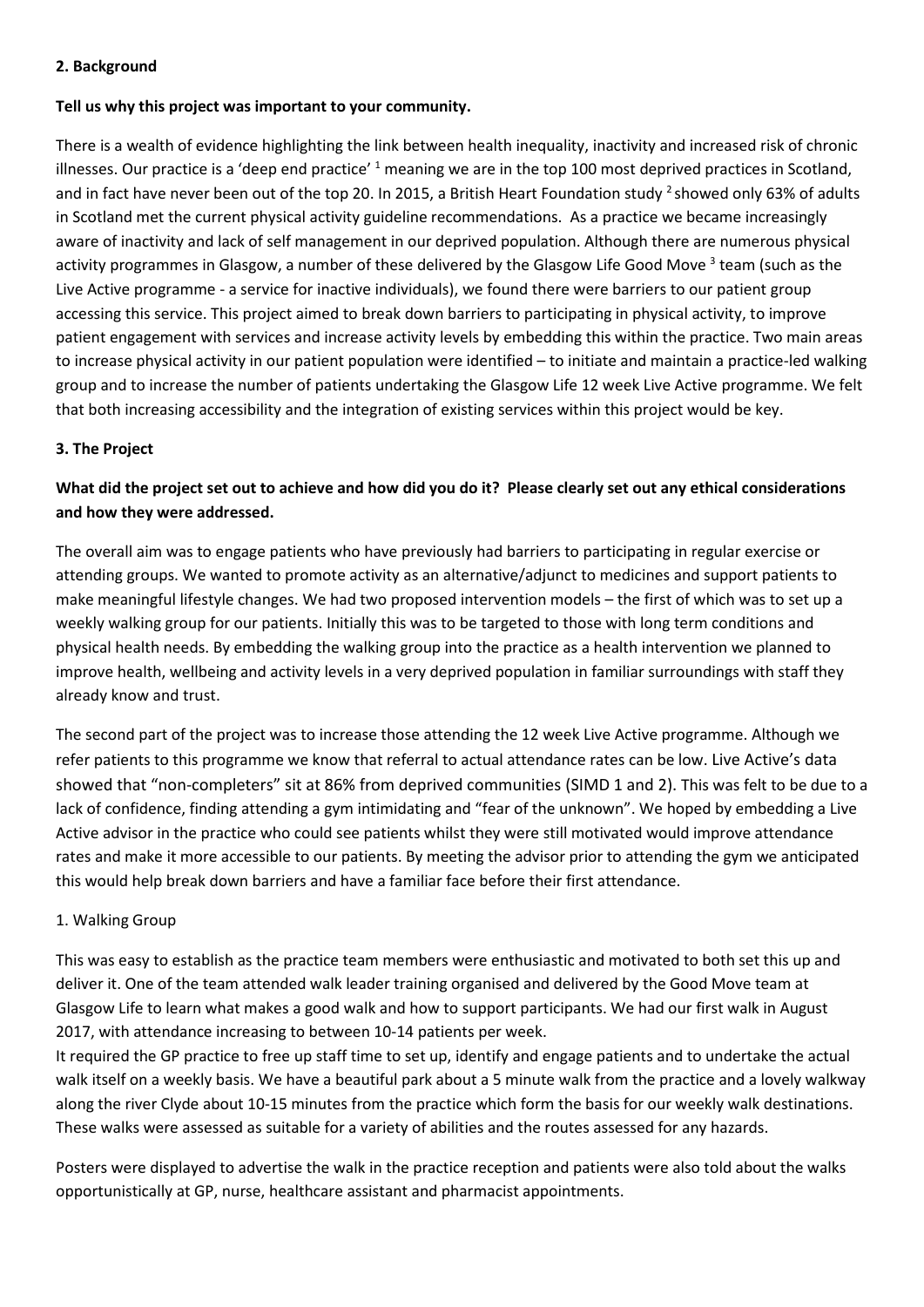Patients were provided with a pedometer and Live Active water bottle after they had attended 3 walks. Step count was collated on a weekly basis.

We have held 2 "celebratory" events – one a Christmas lunch at Tollcross Park and the other as part of the Big Fit Walk in June 2018.

## 2. Practice specific 12 week Live Active Programme

Live Active is a joint partnership between NHS Greater Glasgow & Clyde (NHSGGC) and Glasgow Life. The Scheme started in 1997 due to GP requests to be able to refer patients for exercise. Engagement of GP practices in this service is variable and participant completion from deprived areas is low. The Scheme is a 12 month one to one behavioural intervention that aims to increase levels of physical activity, improve weight management and equip participants with the skills to lead a regularly active life. We worked with Glasgow Life to agree a tailored 12 week programme specifically for our patients. This was a programme of both healthy lifestyle advice as well as a tailored exercise programme. The 12-week programme was made up of 12 x 1.5 hour group sessions on a weekly basis which took place at Tollcross International Swimming Centre then the Emirates Arena. Each session consisted of a 30 minute workshop on a range of health topics followed by a 60-minute physical activity session (see Appendix 1 for details). Patients were identified and recruited during their chronic disease management reviews mainly by the healthcare assistant and practice nurse. Initially, a Live Active advisor had clinics set up in the practice and patients who had agreed to participate in the programme were given individual appointments for advice and had an individual baseline assessment carried out in the practice. Due to a number of "did not attend" and wasted appointments for the Live Active advisor, for the second pilot it was agreed that the advisor would see the patients in the practice as a group for their first appointment. The patients were then seen in the gym environment (Tollcross Swimming Centre and/or Emirates Arena) for the group education and training sessions with the same Live Active advisor. Patients were seen weekly for 12 weeks – each week had a different "health message" and then the patients went on to undertake a programme of activity. At the end of the 12 week programme our patients were given 3 months free Glasgow Club gym membership to encourage ongoing attendance, with support and follow up from the same Live Active advisor.

Through both these interventions our fundamental aim was to improve the health and wellbeing of patients in our practice. We planned to measure this through a combination of health data (quantitative data) and patient experience feedback (qualitative data).

Our measures were defined as follows:

- To help patients set and achieve personal and health goals eg reduce BP, reduce weight, reduce medication, reduce HbA1c (in diabetics), increase step count
- To improve sense of well being and social connections through regular exercise and group activity
- To establish a walking group which long term can become self sustaining with some patients eventually taking on a walk leader role
- To work with Glasgow Life Live Active team as an experienced community asset in improving and evaluating impact of physical activity

We recruited patients by actively promoting the walking group during chronic disease reviews. Disease registers were also reviewed and patients we thought would be interested were contacted by phone. The practice team promoted the walking group during clinical time and through practice leaflets/posters. We did not exclude anyone from the walking group as this only furthers inequality.

Although our initial focus was on improving physical health we quickly realised that our patients who were more socially isolated and those whose mental health may be improved by engaging in physical activity and group contact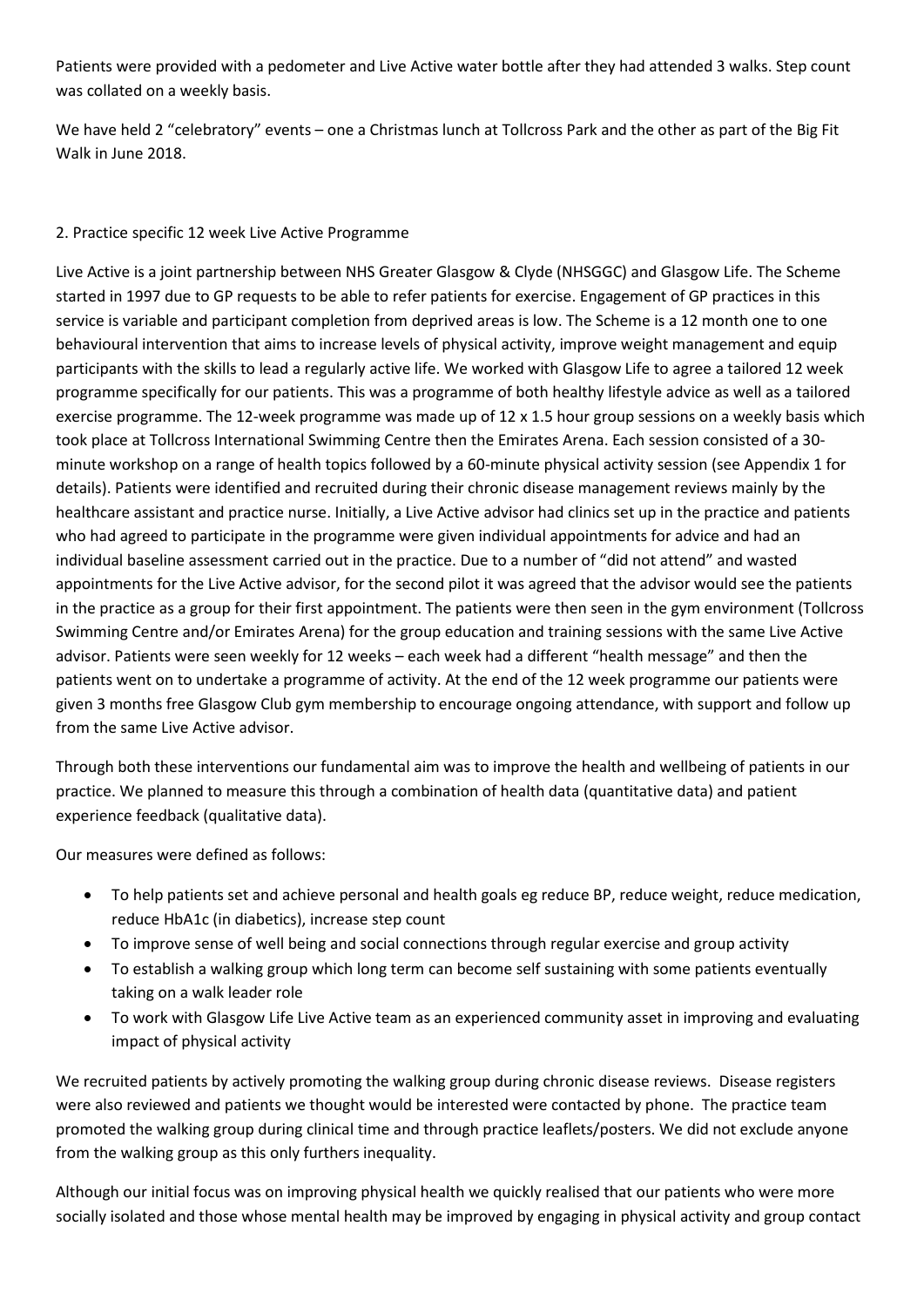should be included. Thus, we did not restrict the walk based on having a physical clinical condition and made it open to anyone and everyone of all ages and abilities.

As this project aimed to improve the uptake and participation of physical activity and was evaluated through patient experience and health information collated as part of otherwise routine care, it was deemed service evaluation by NHS GGC and did not require ethical approval.

#### **4. Impact**

#### **Quantitative data**

The quantitative data was obtained from the 12 week programme. This was for 11 participants. 5 of these participants also regularly attended the practice walking group.

| <b>Summary</b>                                  |                  |                   |
|-------------------------------------------------|------------------|-------------------|
| <b>Total Weight Loss (kg)</b>                   | Total<br>$-42.5$ | Average<br>$-3.9$ |
|                                                 |                  |                   |
| <b>Total BMI change</b>                         | $-15.0$          | $-1.4$            |
| <b>Total Waist Circumference change</b><br>(cm) | $-65.0$          | $-5.9$            |
| <b>Blood Pressure</b>                           | 135              | 80<br>mmHg        |
|                                                 |                  |                   |
|                                                 |                  |                   |
| <b>Sessions Attended</b>                        | 94               |                   |
| <b>Gym Attendances</b>                          | 158              |                   |
|                                                 |                  |                   |
| Number of participants with BP reduction        |                  | 5                 |

Number of participants with BP to target 6 (1 already at target) Number of diabetics with an HbA1c reduction 3 (total diabetics = 4) Missing data for BP and/or HbA1c 3

The number of gym attendances for the participants is detailed below. The free membership as part of the programme expired on the 28<sup>th</sup> Feb 2018.

| <b>Patient</b> | <b>Gym Visits to Date</b> | <b>Last Visit Date</b> |
|----------------|---------------------------|------------------------|
| 1              | 101                       | 15/08/2018             |
| 2              | 43                        | 13/08/2018             |
| 3              | 28                        | 31/05/2018             |
| 4              | 18                        | 22/02/2018             |
| 5              | 17                        | 22/02/2018             |
| 6              | 13                        | 15/02/2018             |
| 7              | 33                        | 05/02/2018             |
| 8              | 21                        | 26/01/2018             |
| 9              | 20                        | 23/01/2018             |
| 10             | 13                        | 14/12/2017             |
| 11             | 3                         | 01/11/2017             |

Over the project time period, participants have walked the equivalent distance of the North Coast 500, the length of the Western Isles and around Arran.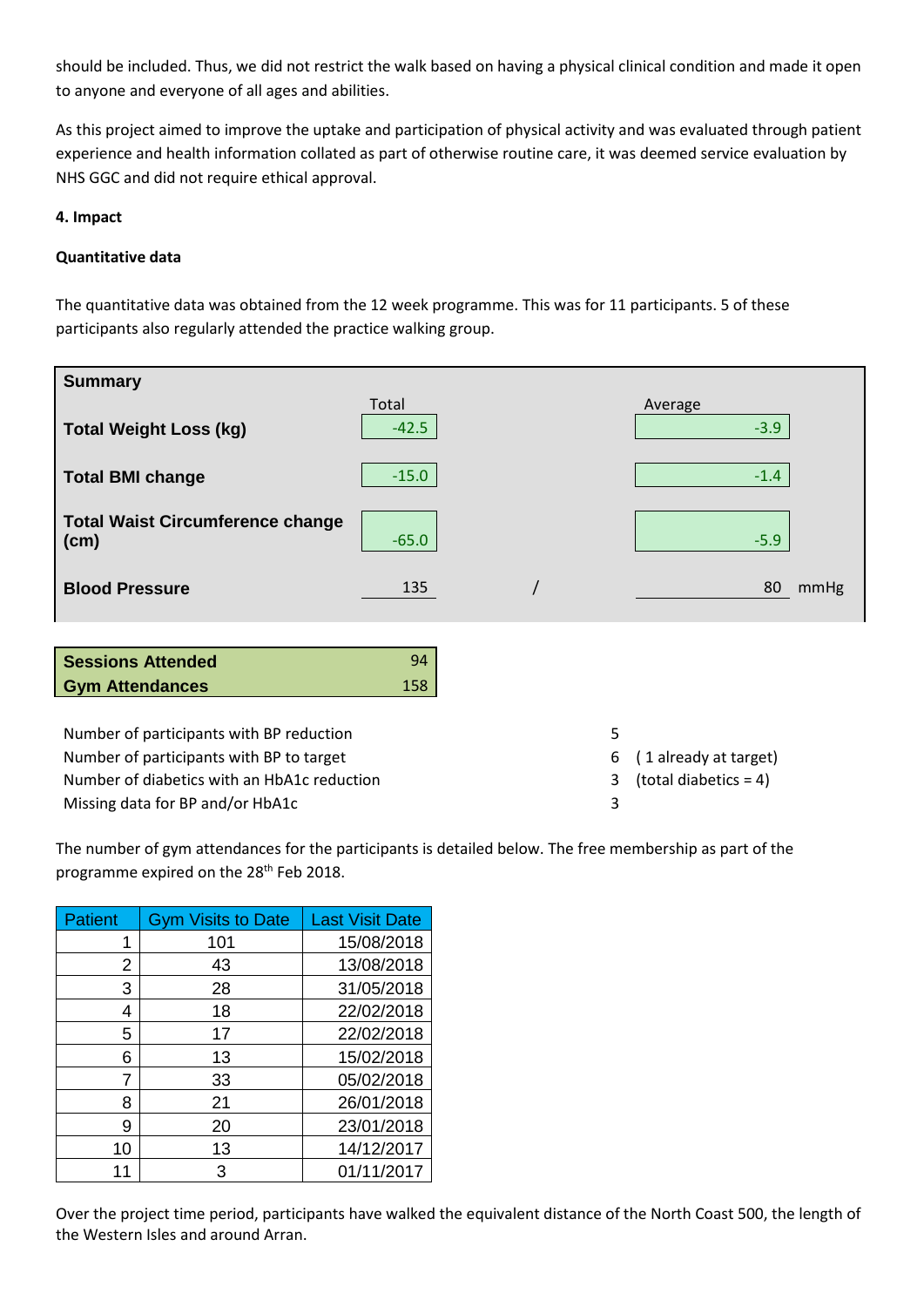#### **Qualitative data: Walking group**

Throughout the project we have collated formal and informal feedback from participants, both by ourselves as a project team and by an "external" interviewer from NHS GGC. This has been overwhelmingly positive and many of these quotes were detailed in our interim report (see Appendix 2). The last feedback and quotes collated externally on the practice led walk is detailed below:

> Benefit the walks have had on their health: "I'm now going to the gym 3-4 times a week"

"I'm now motivated to walk"

"My energy levels are returning"

"Medicines for my heart has reduced since walking"

Benefits on their well being:

"Has helped improve my health and wellbeing"

"Makes you feel confident"

"Meeting with others motivates you"

"Gets me out of the house, out and about"

"I missed the company of other people. I was a bit low"

## Comments about the practice staff:

" Staff coming with us help get us going"

"Feel looked after....safe"

"Listening to what the staff have to say"

"So supportive and helpful"

"They motivate you"

"They have helped us build our confidence"

"Everyone loves the walk and loves the girls"

"They are good nuts, that's what I like"

"There's no big stick – come if you like"

Other benefits: "The company" "The gossip" "Nice chatty people" "Like walking and talking" "The Christmas lunch" "Tea in the cafe"

## **Qualitative data: 12 week programme.**

The Glasgow Life Live Active team also collated feedback displayed below as word clouds. The first described the patient's motivations for attending: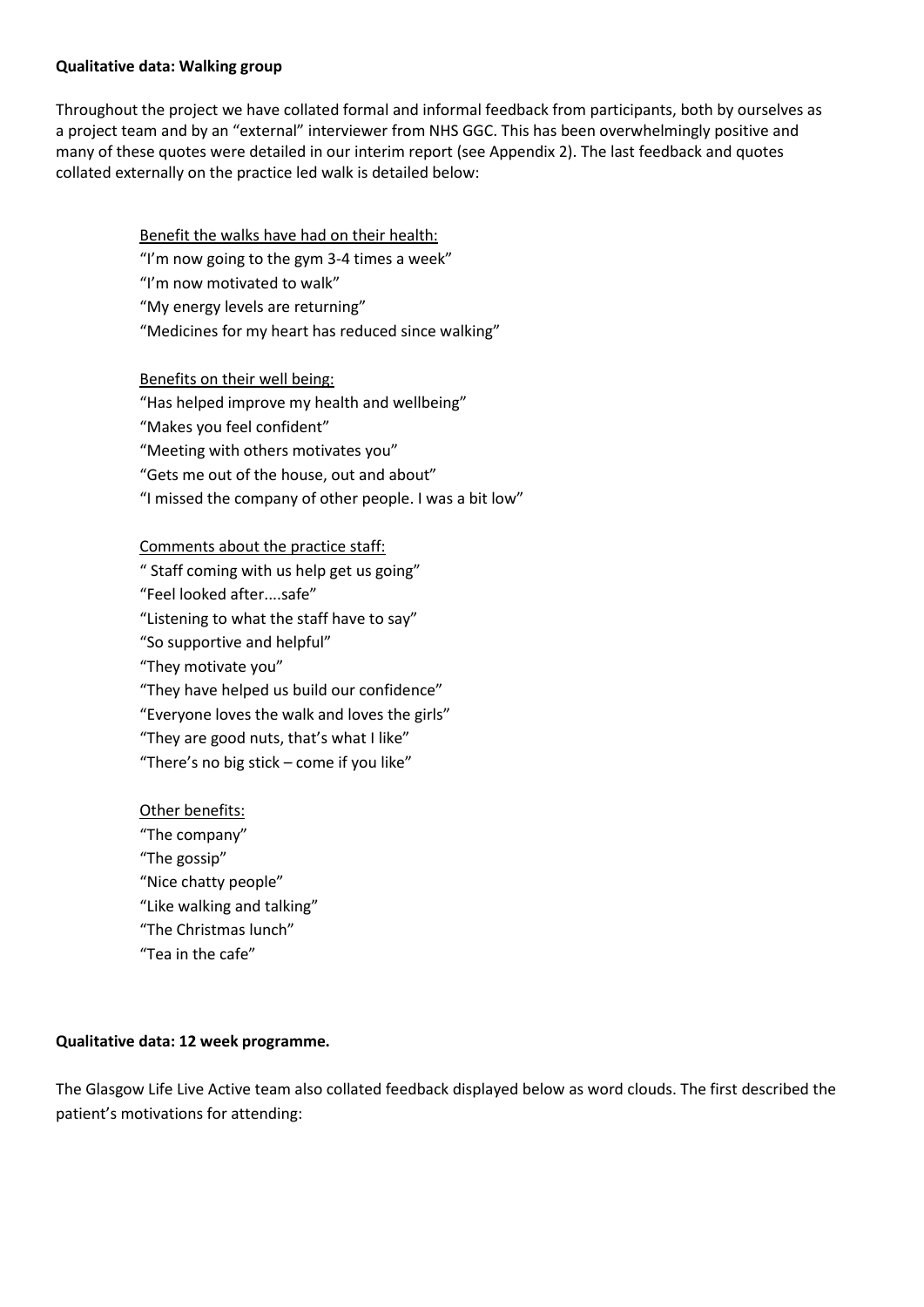

This described patient's feedback on the 12 week programme:



## **Successes/Challenges/Lessons Learned**

## **1. The Walking Group**

Challenges: With regards to patient recruitment and retention, we have struggled at times to maintain the numbers of participants on the walking group. This is despite continued positive feedback from patients about enjoying the walking group. The patients who have been regularly attending have reported numerous benefits from the service as described above.

No patients have so far undertaken walk leader training therefore the service still requires support from the practice staff. The reason for this seems to be lack of patient confidence and a reluctance to take a leadership role. Some of the feedback was that attending with the staff made them feel "safe" so it appears they like the perceived security of having the walk being taken by a member of staff. The one patient who expressed an interest in undertaking the walk leader training has unfortunately moved out of the area and therefore is no longer a patient in the practice.

Successes: The patient feedback has been excellent. The ability to signpost patients to other services such as a reading class, a learning to ride a bike class, Men's Shed, money advice, the 12 week programme, the gym and other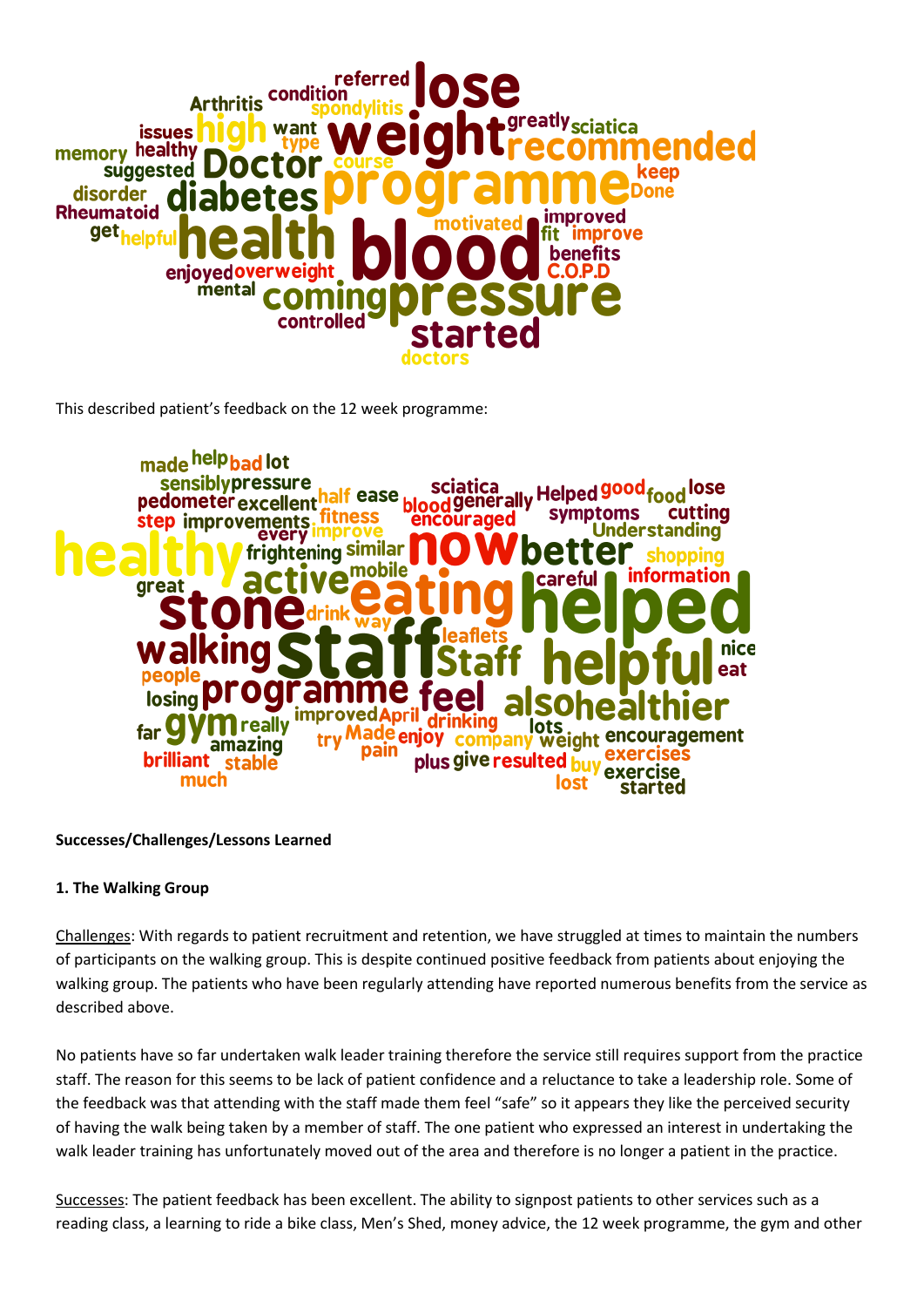organised health walks whilst on our walk has been really good. We would have not known these to be the patient's goals if we had not been able to have just a general chat about what's important to them on our walk. Although our initial focus was on improving "health" outcomes, the most benefit we have seen in the walking group is the social connections (which also impacts on health and wellbeing). Many of the patients despite living in the area for many years (if not their whole life) had never been down to the Clyde and some had never been to the local park. Some are now visiting these places on their own now they know how to get there and that it is a safe walk.

We have only had to cancel 3 walks since we started a year ago due to extreme adverse weather conditions.

Having 2 practice staff leading the walk allows us to spend time with both the faster and slower members of the group so no-one feels left out. It has also had a really positive impact on us as a practice team. We also get to increase our physical activity and mental wellbeing by going for a walk. We have a diverse range of characters on the walk and every week there are a lot of laughs! We feel we are really getting to know these patients out with a "health" setting – getting to know what really matters to them.

Lessons learned: No matter how enthusiastic we are, we can't always convince people to attend or to keep attending. Despite our assumption that attendance would increase in the summer months, actually the opposite has happened. I have spoken with Glasgow Good Move time and they also see this for their health walks, with attendance tending to pick up again in the autumn. This will be discussed under the next steps section.

## **2. The 12 week programme**

Challenges: Communication and discussions across two different sectors can always be challenging. Our biggest challenge in the project was ongoing Glasgow Life commitment to run the 12 week course again for our patients. Thus over the year of the project only 2 x 12 week courses were run with a total of approximately 16 patients in total. This was a new way of delivering their programme and involved a change in role, delivery and setting for the Live Active advisors. Staff shortage also contributed to challenges in delivery.

Numbers were small and retention of patients throughout the full 12 week programme was also a challenge and made meaningful measurements in health and well being more challenging. However, for the 2<sup>nd</sup> pilot, the numbers enrolled and completing the programme were greater and improvements were demonstrated as seen in the results section. We hoped that based on the success, particularly of the  $2<sup>nd</sup>$  pilot, we would have been successful at securing ongoing sessions to run this programme. This unfortunately did not happen despite attempts by the practice team to engage to set this up which may be in part due to Glasgow Life staffing issues, insufficient demonstrable ongoing patient engagement and concerns/challenges for them to be able to support the potential roll out of this approach on a wider basis to more practices. This has unfortunately left some of our patients disappointed as we offered a service to patients that we were then unable to fulfil. However, there is still a commitment from Glasgow Life to carry out a 3<sup>rd</sup> session once other priorities such as the 2018 European Games have passed. Data from ongoing gym attendance shows that attendance is variable and since the free membership provided by Glasgow Life expired there has been a significant drop off in the participants continuing to attend.

Successes: There were clear demonstrable improvements in "health" outcomes and patient feedback was very positive. The Live Active advisor in particular was very highly praised by all participants. The physical activity portion of the session was set up to run at the same time as the scheduled Live Active Supervised Gym session, meaning staff were on hand to oversee participants on the gym floor while also attending to other Live Active participants attending on a weekly basis. This was also beneficial in the long-term, as our patients could get into the habit of attending at the same time after the programme had finished and still have regular contact with the Live Active advisor.

From the practice perspective, patients we did not think would complete the programme were highly engaged, made demonstrable improvement and have continued to engage. The provision of ongoing free gym membership the ongoing support from the Live Active advisor was also a success.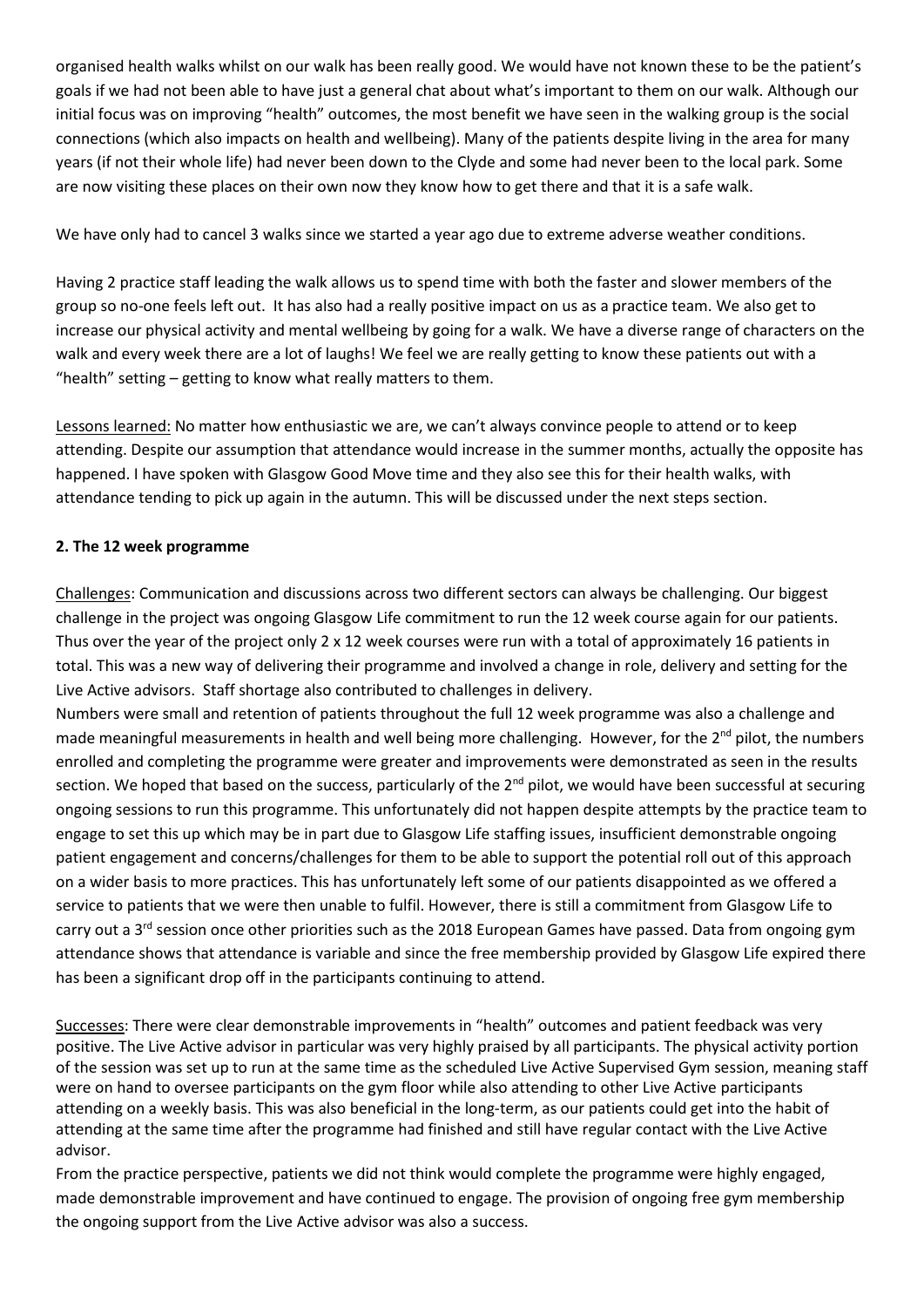In particular in the 2<sup>nd</sup> pilot, there was a real camaraderie and 5 of those undertaking the 12 week programme also attended the weekly walks. It was a really positive group.

We also did not factor in the positive effect it would have on us - it's been great for our health and wellbeing to get out at lunchtime and connect on a more personal level with our patients. The stories and chat really brighten up our day!

Lessons learned: From the first pilot, individual 40 minute patient appointments were made for the Live Active advisor. Due to a number of patients not attending, this was time wasted for the adviser. For the 2<sup>nd</sup> pilot, the format was changed to a group meeting at the practice of all participating patients. This may have also had a positive effect on ongoing attendance as they had all met each other together in the practice prior to their first session and more participants completed the  $2^{nd}$  12 week programme. The pharmacist also met the patients outside the Emirates prior to their first session so there was a familiar face to welcome them (as it can be quite an intimidating building!). It is felt that the inclusion of free gym membership was an incentive and supported motivation.

## **Professional Development**

We have made stronger links with Glasgow Life and despite the challenges have shown we can work closer together to improve patient outcomes in a deprived area. We have been able to feed back that for GP practice referral numbers to increase it is better to target their marketing and awareness raising towards practice nurses, healthcare assistants and practice admin (front of house) staff.

**Successes**: an unexpected effect is the positivity of others who have heard about our work and have nominated us for several awards! We won the British Heart Foundation "Team of the Year" award for our work on this and other interventions to improve the cardiovascular health of our patients. We also won the NHS GGC Chairman's Award for "Improving Health."

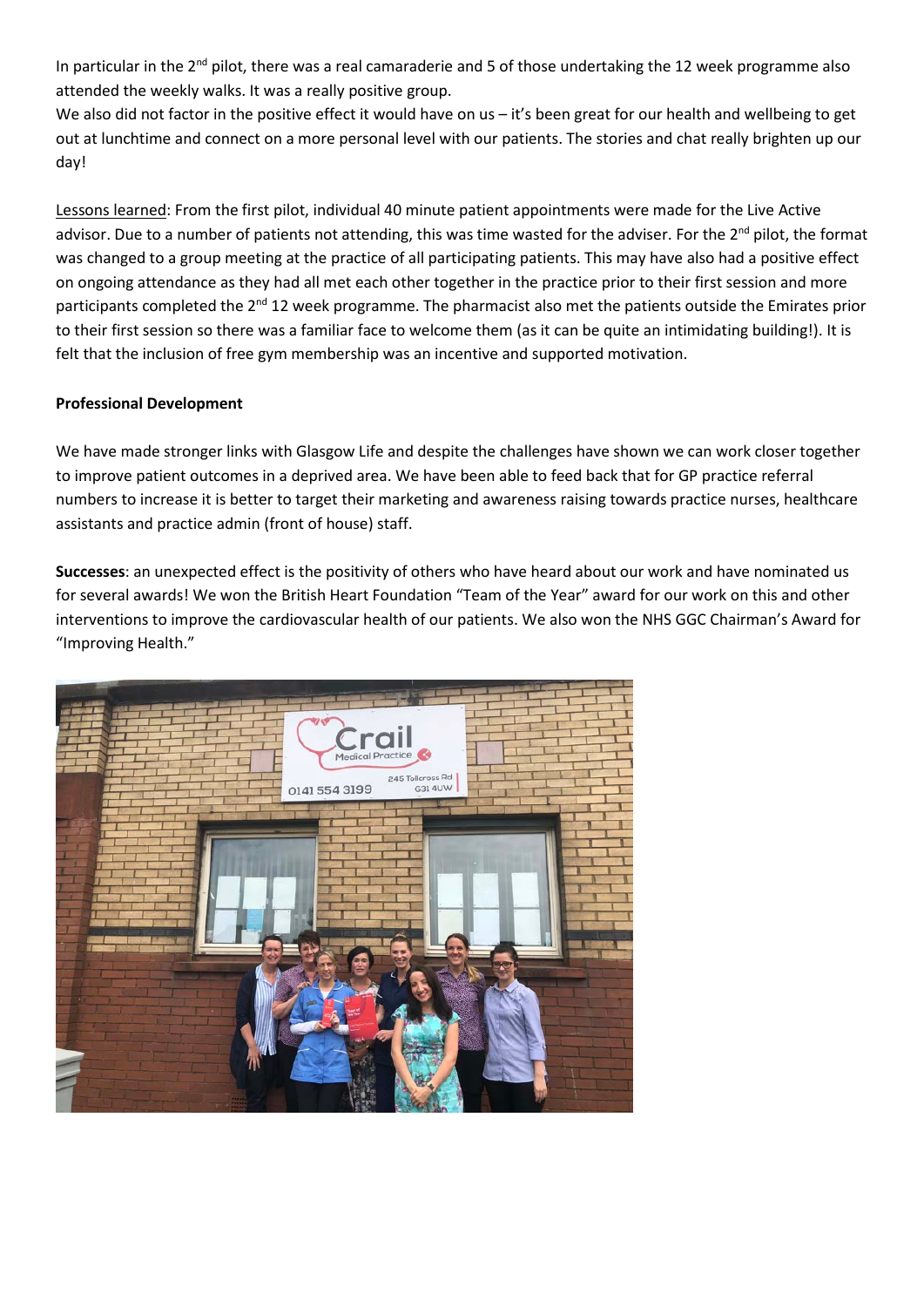

#### **5. Sharing your work**

## **What plans do you have to share the results of your project with others, including any links to publications or resources already developed?**

This project will be discussed at GP North East Glasgow meeting. It has been shared with the Practice Nurse Forum for Glasgow and at a House of Care training event in Glasgow. The project has been discussed by Clyde Gateway for consideration of rolling it out wider to other practices. There has been interest from other practices to set up their own walking groups and from the Braveheart Association in Falkirk.

The "Team of the Year" Award which acknowledged this project as part of our work was a motion at the Scottish Parliament

[http://www.parliament.scot/parliamentarybusiness/28877.aspx?SearchType=Advance&ReferenceNumbers=S5M-](http://www.parliament.scot/parliamentarybusiness/28877.aspx?SearchType=Advance&ReferenceNumbers=S5M-12873)[12873](http://www.parliament.scot/parliamentarybusiness/28877.aspx?SearchType=Advance&ReferenceNumbers=S5M-12873)

We have also produced a poster and leaflets to promote the service within the practice.

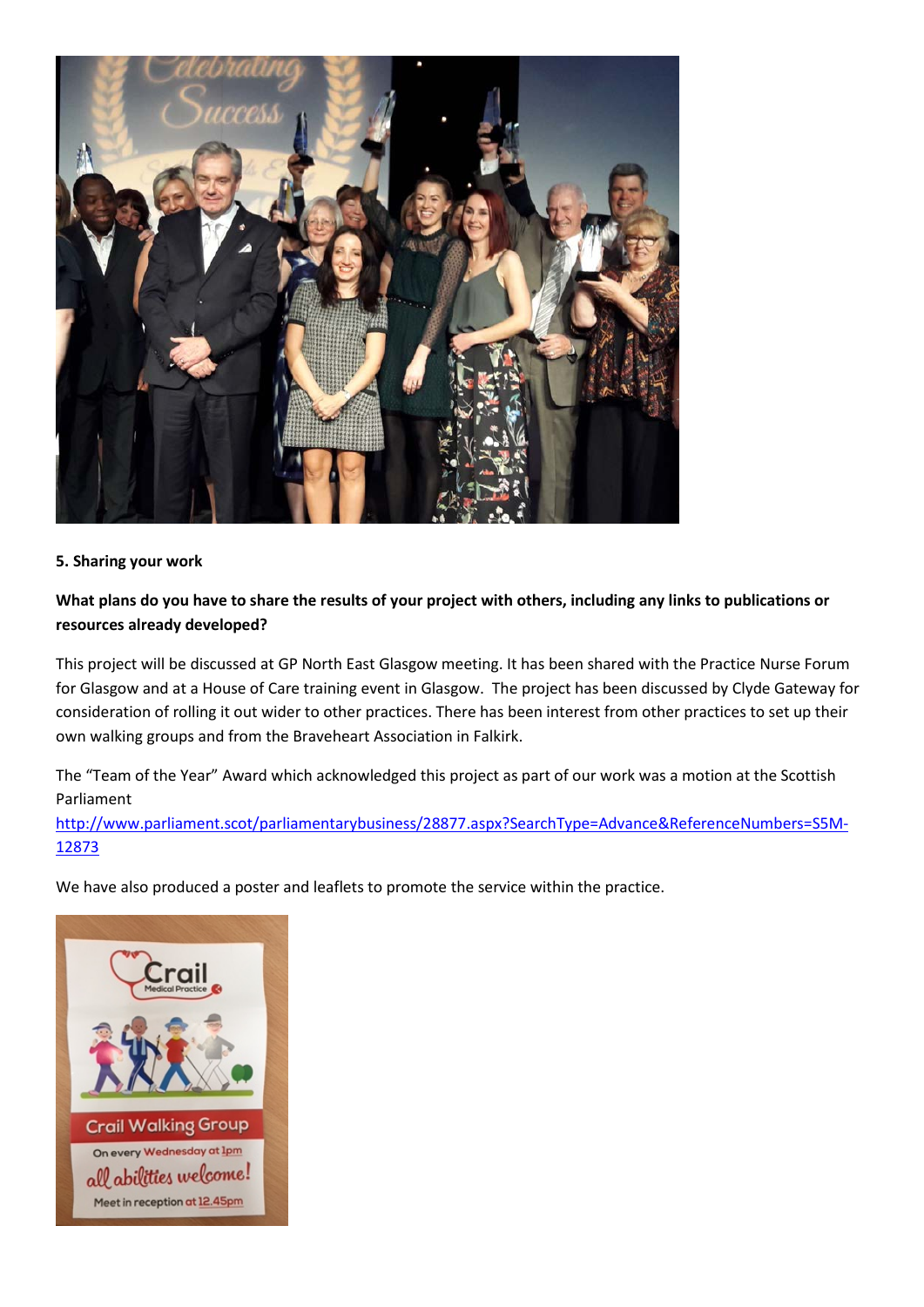#### **6. Next steps**

#### **How will you build on this work and take it forward?**

We are back in discussion with Glasgow Life to try and set up a 3<sup>rd</sup> session of the 12 week programme.

Due to reducing and stagnant participants on the weekly walk we have recently had posters and leaflets designed which will be displayed in the reception and the leaflets sent out to the practice population.

We are still hopeful we can recruit a patient walk leader if we get an increased pool of patients attending the walk.

Other practices have expressed an interest in setting up a similar project and we would be happy to let others know of our experience in doing this.

#### **7. Conclusion**

The project has brought the brought the practice team together. The staff involved in the walking group enjoyed getting to know the patients on a more personal level through chatting while walking and also enjoyed the benefits for their own health. The wider practice team enjoyed the enthusiasm from both the staff and patients involved and looked forward to greeting the patients on walk days. Patients reported increased confidence in their ability to go out a walk in their local area – something many of them had never considered doing before and were starting to do out with the walking group also.

Our hopes for the future are to continue to recruit more patients and retain those who are already attending. We still hope that we can encourage some members of the group to undertake walk leader training.

#### **8. References**

- 1.<https://www.gla.ac.uk/researchinstitutes/healthwellbeing/research/generalpractice/deepend/>
- 2.<https://www.bhf.org.uk/informationsupport/publications/statistics/physical-activity-statistics-2015>
- 3.<https://www.glasgowlife.org.uk/communities/good-move/live-active>

## **9. Financial report (Mandatory)**

A summary of how the money was spent please use this table. See attachment.

| <b>Item</b>                                                                                                      | <b>Detail</b>                                                                                                                                                                                              | <b>Budget</b> | <b>Actual</b> |
|------------------------------------------------------------------------------------------------------------------|------------------------------------------------------------------------------------------------------------------------------------------------------------------------------------------------------------|---------------|---------------|
| <b>Staff Costs</b> (detail number of staff<br>and number of hours allocated to<br>project)                       | Health care assistant, Practice<br>nurse, pharmacist, GP and<br>admin staff involved in project.<br>Costs are primarily for Health<br>care assistant and locum cover<br>for GP attending QNIS<br>workshops |               | 2063          |
| <b>Travel Costs (detail travel for staff</b><br>and for participants, including<br>travel to two QNIS workshops) | Includes cost of Health care<br>assistant, practice nurse,<br>pharmacist and GP attending<br>QNIS workshop. Attendance at<br>award ceremony in Edinburgh                                                   |               | 262           |
| <b>Venue Costs</b> (include hire costs for<br>rooms)                                                             |                                                                                                                                                                                                            |               | 0             |
| <b>Other</b> (materials, postage,<br>evaluation etc)                                                             | Includes pedometers,<br>umbrellas, leaflets, stamps,<br>refreshments and ink cartridges                                                                                                                    |               | 2665          |
| Total                                                                                                            |                                                                                                                                                                                                            |               | £4990         |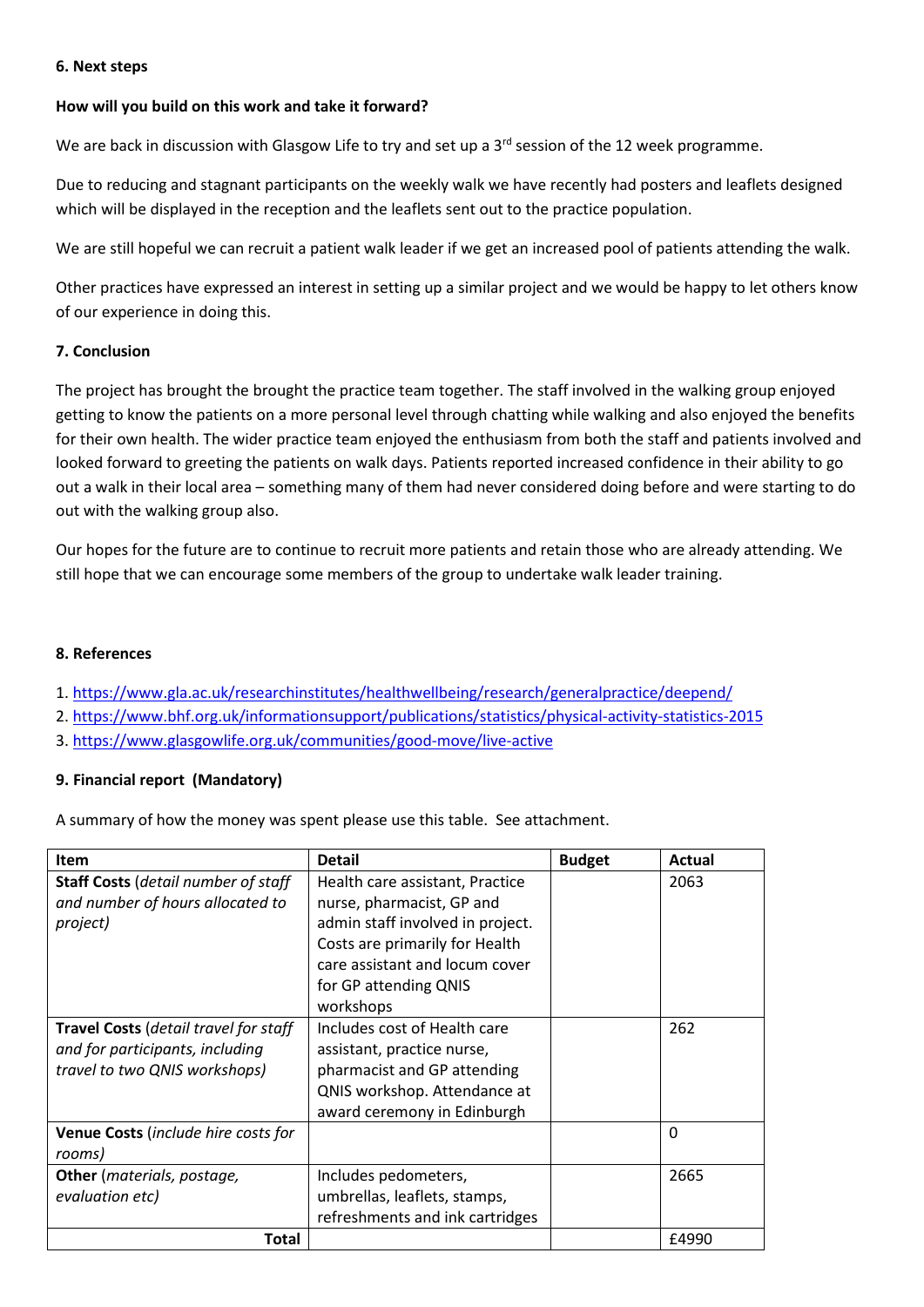

## 12 WEEK PROGRAMME CONTENT

| Week | <b>Workshop Content (30 mins max.)</b>         | <b>Physical Activity examples</b> | <b>Date</b>            |  |  |
|------|------------------------------------------------|-----------------------------------|------------------------|--|--|
|      | <b>Welcome Session</b>                         | • Led walk around Tollcross       |                        |  |  |
|      | Welcome & overview of<br>$\bullet$             | Park to introduce                 |                        |  |  |
| 1    | programme                                      | pedometers                        | $28th$ Feb             |  |  |
|      | • Weigh-in & BMI explained                     | • Gym tour /induction             |                        |  |  |
|      | Intro to pedometers & Walking<br>$\bullet$     | /paperwork                        |                        |  |  |
|      | Challenge                                      |                                   |                        |  |  |
|      | <b>Guide to Physical Activity</b>              |                                   |                        |  |  |
| 2    | <b>PA Guidelines Game</b>                      | • Supervised gym session          | 6 <sup>th</sup> March  |  |  |
|      | <b>Barriers &amp; Benefits activity</b><br>. . |                                   |                        |  |  |
|      | <b>Eatwell Plate &amp; Food Models</b>         |                                   |                        |  |  |
| 3    | <b>Food Groups</b><br>$\bullet$                | • Easy Exercise (Sylvia)          | 13th March             |  |  |
|      | <b>Portion Control</b><br>$\bullet$            |                                   |                        |  |  |
|      | <b>Food Labelling</b>                          |                                   |                        |  |  |
| 4    | • Terminology                                  | • Supervised Gym Session          | 20 <sup>th</sup> March |  |  |
|      | What to look out for<br>٠                      |                                   |                        |  |  |
|      | • Traffic Light System                         |                                   |                        |  |  |
|      | <b>Sugars</b>                                  |                                   |                        |  |  |
| 5    | Types of sugars                                | • Supervised gym session          | 27th March             |  |  |
|      | Sugar content in our foods                     |                                   |                        |  |  |
|      | Fats                                           | • Fitness Class                   |                        |  |  |
| 6    | <b>Types of fats</b><br>۰                      |                                   | 3rd April              |  |  |
|      | Fat content in our foods<br>۰                  |                                   |                        |  |  |
|      | Take away alternatives<br>۰                    |                                   |                        |  |  |
|      | <b>Halfway Weigh-in &amp; Review</b>           |                                   |                        |  |  |
| 7    | Progress so far?<br>۰                          | • Circuits Class                  | 10 <sup>th</sup> April |  |  |
|      | Goals for rest of programme                    |                                   |                        |  |  |
| 8    | PUBLIC HOLIDAY                                 |                                   | 17 <sup>th</sup> April |  |  |
|      |                                                |                                   |                        |  |  |
|      | Alcohol (external provider/                    |                                   |                        |  |  |
| 9    | "optional")<br>• Fitness Class                 |                                   | 24 <sup>th</sup> April |  |  |
|      | Alcohol facts<br>$\bullet$                     |                                   |                        |  |  |
|      | Booze in relation to weight gain<br>۰          |                                   |                        |  |  |
|      | Mental Wellbeing (external provider/           |                                   |                        |  |  |
| 10   | "optional")                                    | • Supervised gym session          | 1 <sup>st</sup> May    |  |  |
|      | Link between emotions and<br>$\bullet$         |                                   |                        |  |  |
|      | behaviour                                      |                                   |                        |  |  |
| 11   | <b>Activity Choice</b><br>Supervised gym       |                                   |                        |  |  |
|      | Circuit/Fitness Class<br>٠                     |                                   |                        |  |  |
|      | <b>Debrief Session</b>                         |                                   |                        |  |  |
| 12   | Final weigh-in                                 | Next steps, review goals          | 15 <sup>th</sup> May   |  |  |
|      | <b>Review of Goals</b><br>$\bullet$            | etc                               |                        |  |  |
|      |                                                |                                   |                        |  |  |

Venue: **Vonter**<br>Workshop:<br>Physical Activity: Tollcross International Swimming Centre<br>2.30pm – 3.00pm<br>3.00pm – 4.00pm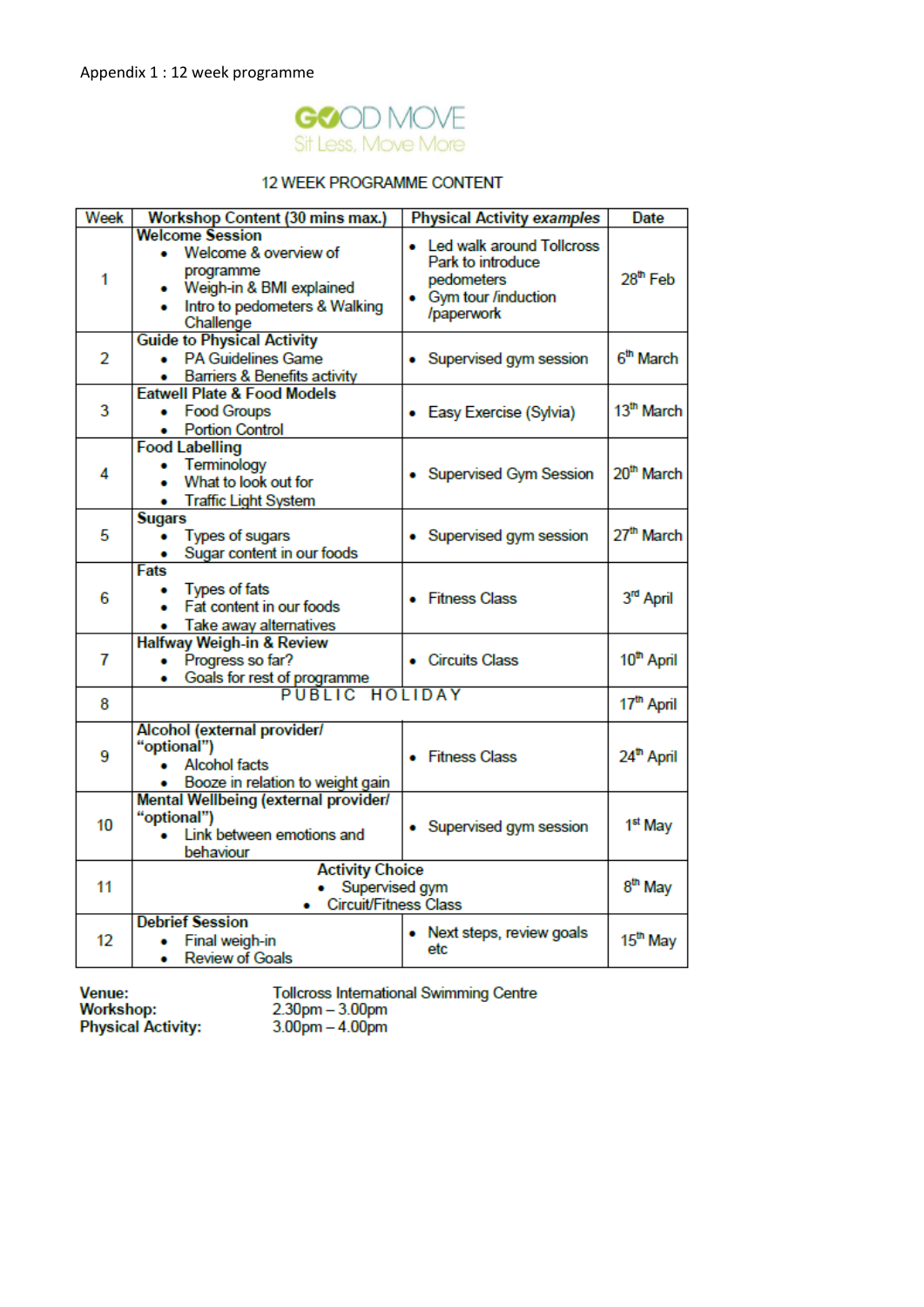Appendix 2: Feedback and progress reported in Interim report. Case Studies: Crail Walking Group

## Patient 1:

## **Quotes**

I've always got a really sore back but it feels much better after walking This is the furthest I've ever walked I managed to walk today without stopping When I was on holiday I walked loads and I wouldn't have been able to before I've not had to use my inhaler once today and I'd usually need it two or three times a day I walked more than 10,000 steps today **Progress:** now joined Live Active 12 week programme Has lost 14 cm off her waist and lost nearly a stone

# Patient 2:

**Quotes:** 

I needed to get more active. Since I retired I was just sitting about my conservatory and watching TV and eating. My nephew says I've lost one of my chins!

**Progress:** has lost a stone. Joined the Live Active 12 week programme.

BP now to target

**Other:** reconnected with someone on the walk he used to work with

## Patient 3:

## **Quotes:**

I would never have walked around this park on my own before so it's good in the group

All I usually do is just hang out my window and do nothing

**Progress:** on his baseline assessment he did zero minutes activity a week. He is now swimming (up to three times a week), cycling (he cycled to Uddingston and back along the Clyde walkway route) and coming on our walks **Other:** confided he couldn't read or write so we arranged one to one reading classes for him at the local library. He started last week. His goal is to learn to drive but can't do that until he can read the road signs!

Patient 4:

## **Quotes:**

It's a lovely thing the practice are doing. It's good to get out.

Husband came with this patient one week – he very much enjoyed hill walking but stopped after his close friend he went on the walks with passed away. Although the practice walk wasn't for him he is back hillwalking and the patient feels he wouldn't have done this without being prompted as part of this walking group. Patient is really delighted he has taken it up and enjoying the outdoors again.

**Other:** has offered to help another patient with his reading. Signposted to other of the Glasgow Health Walks and she has done these with her husband.

Patient 5:

**Quotes:**

I've had to throw out my old joggies they are too big for me.

**Progress:** Has lost 8kg

**Other:** he has agreed to be one of the practice walk leaders and is attending training in 2018. He maps our walks and records our step count and calories burnt! At our Christmas lunch wants to raise money for charity by wearing Christmas jumpers or doing the Conga!

Patient 6:

**Quotes:** I like exercising because it's good for my depression. I get depressed with my COPD **Progress:** has always been pretty active but is now doing the Live Active 12 week programme

Patient 7:

**Quotes:**

I've really enjoyed myself!